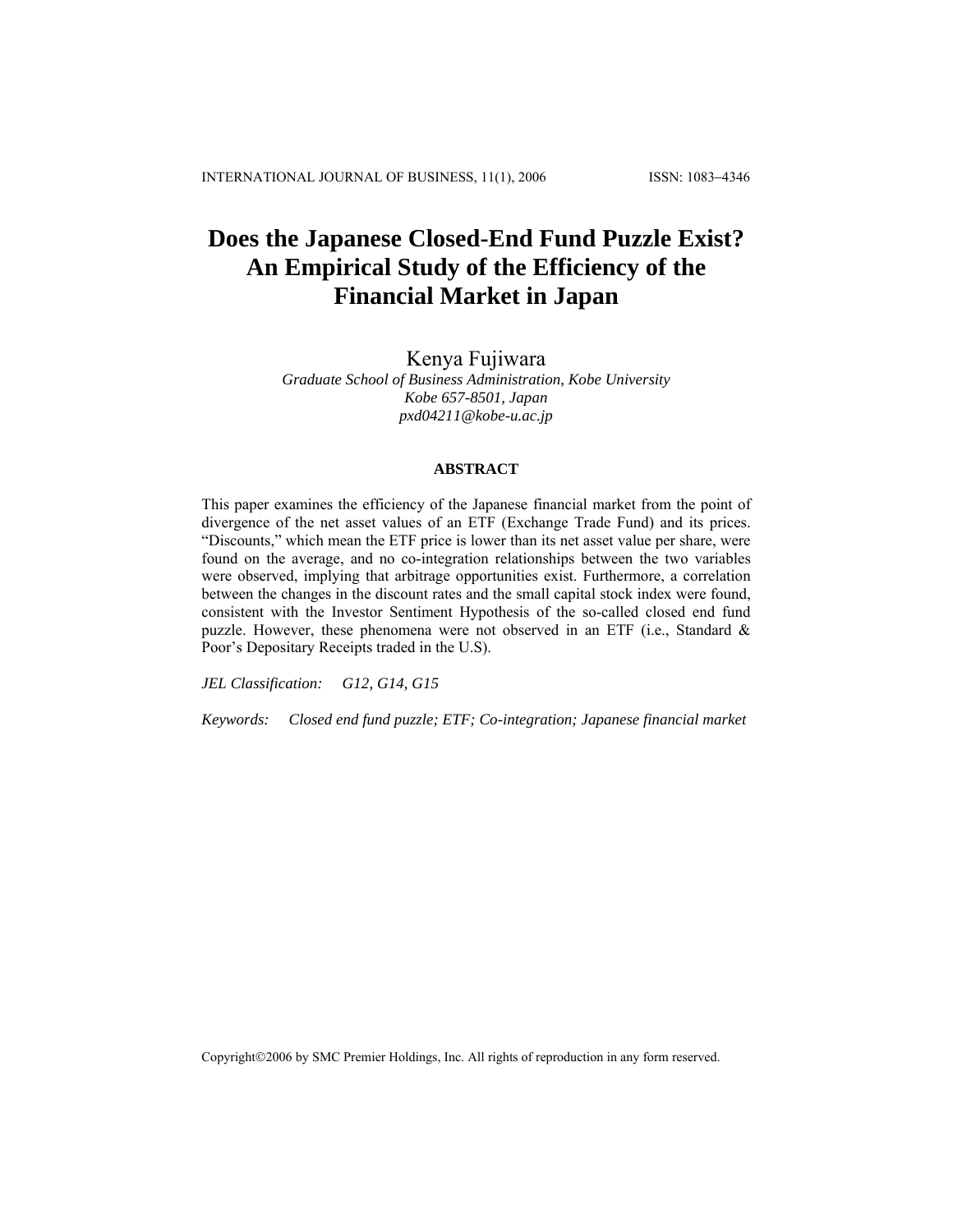### **I. INTRODUCTION**

There are a variety of approaches to analyzing the efficiency of financial markets. The so-called closed-end fund puzzle has recently been drawing attention in relation to investment funds. The closed-end fund puzzle refers to the phenomena wherein the net asset value (NAV) of portfolios held by a closed-end fund (a company-type fund) and the trading price of the fund share diverge. Many hypotheses have been formed to explain the divergence of the two, which supposedly should have the same value, and particularly to describe the reason for the "discount," i.e., the fund's trading price falling below the value of its portfolios.

Lee, Shleifer and Thaler (1991), Thaler (1998), and Shleifer (2000) have suggested four major hypotheses that could explain the closed-end fund puzzle<sup>1</sup>, as follows: (1) Agency Cost Hypothesis, (2) Non-liquid Assets Holding Hypothesis, (3) Tax Hypotheses, and (4) Investor Sentiment Hypothesis. The Agency Cost Hypothesis in (1) places importance on the high cost of the trust management fees and operating costs, including the execution costs paid to a management company and the costs arising out of potential conflicts of interest between the investors and a management company. It claims that the selling price of a fund is discounted because of these costs. The Non-liquid Asset Holding Hypothesis in (2) above views the portfolios of a fund as containing financial assets with low liquidity, and states that the apparent discount occurs because of excessive valuation of those assets. The Tax Hypothesis in (3) also claims that the fund's portfolio is over-valued because the NAV does not reflect the tax on unrealized capital gains. If this is the case, the bigger the latent gain, the higher the discount level should become. The Investor Sentiment Hypothesis in (4) assumes that there is some kind of constraint on arbitrage between a fund's shares and the portfolio, and states that those elements that affect the demands on a fund, the individual investor sentiment in particular, have something to do with the emergence of and the fluctuations in the discount or premiums.

Lee, Shleifer and Thaler (1991) observed the discount patterns in the funds traded in the U.S. market<sup>2</sup>, examined the validity of the four hypotheses, and ultimately supported the Investor Sentiment Hypothesis. Dimon and Minio-Kozerski (1998) provided an overview of arguments regarding the closed-end fund puzzle and analyzed funds traded in the  $U.K^3$ .

However, in Japan there has been little research on this subject, because corporate type funds were prohibited before 1998, and have not become popular even though the ban was lifted in 1998<sup>4</sup>. There is, however, a contract-type (not company type) fund called the ETF, the Exchange Traded Fund, e.g., the Nikkei 300 ETF, which was started in 1995 and is similar in structure to the closed-end fund.

The ETF is basically characterized as follows: (1) investment is made only in stocks that are components of an underlying index (the actual stocks are purchased in accordance with the weight of the index); (2) beneficiary certificates are bought and sold at an exchange anytime during market hours; (3) only large investors (e.g., those investing several billion yen) can increase their contribution by putting money into the fund or cancel their contribution by exchanging beneficiary certificates for actual stocks; (4) margin trading is available; (5) taxes and commissions on trades are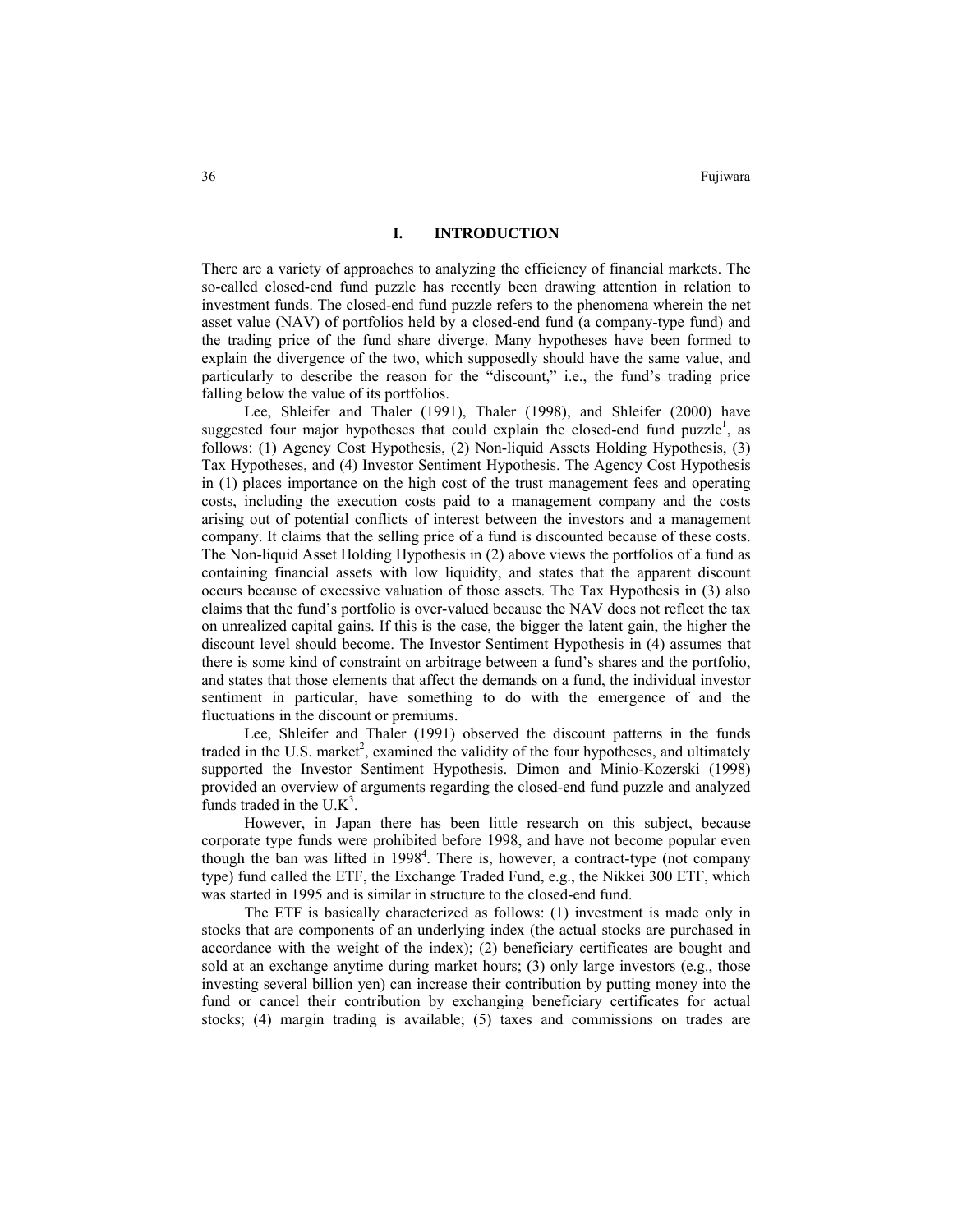basically the same as for actual stock trade, and (6) commissions are lower than for open-ended funds (no sales commissions).

ETFs have an over fifteen-year history in the United States and Britain, thanks to their lower commissions and easy-to-understand investment strategy. In the United States, for example, outstanding ETFs reached \$226 billion as of December, 2004, centering on the Standard & Poor's Depositary Receipts (SPDR), which tracks the S&P500, and the Nasdaq-100 index tracking stocks (NASDAQ100), which tracks the NASDAQ100. In Japan, the Nikkei 300 Index ETF was introduced in 1995, and the Nikkei 225 ETF and TOPIX ETF were launched in 2001, although outstanding ETFs in Japan were only \$2.6 billion as of December 2004.

From the characteristics of the ETF, we can consider ETFs to be pseudo closedend funds to which the Agency Cost Hypothesis and the Non-liquid Assets Holding Hypothesis are less likely to apply, because the ETF invests mechanically according to its index and contain shares with high liquidity. Therefore, we can examine the causes of discounts and premiums further even if a closed end fund puzzle exists in the ETF. In the following sections, I will examine the divergence between the net asset value and trading price of ETFs, and compare the Japanese ETFs, particularly the Nikkei 300 Index ETF with the SPDR traded in the U.S.

The remainder of this paper is organized as follows. In section II, a brief review of the literature on the relationship between the index fund and the efficiency of the financial market is presented. In section III, the data and methodology used in this paper are described. In section IV, the results of basic statistics and the co-integration test for the Japanese ETF and its index are described and compared with the SPDR of the U.S. In section V, the possible reasons for the existence of discounts or premiums are examined. Section 6 concludes this paper.

#### **II. INDEX FUND AND THE EFFICIENCY OF THE FINANCIAL MARKET**

Standard portfolio theories such as the Capital Asset Pricing Model (CAPM) insist that when the market is perfect, i.e., competitive, no transaction cost, unlimited asset divisibility, and perfect information among investors, the price of a financial asset is determined only by the risk free rate and the riskness of the asset, e.g., the correlation between itself and the market portfolio, and investors cannot continue to receive returns exceeding the price thus determined. In other words, even if an investor spent money analyzing the stocks or devised a complex investment strategy, he could not outperform the market. This is one of the reasons why passive management like index funds is advocated. In addition, index funds serve as an efficient way for small investors to diversify their investments when transaction costs, such as commissions and the constraint on the availability of funds to invest, exist.

Index funds also have an advantage from the standpoint of asymmetry of information. For example, when we think about the asymmetry of information between fund managers and investors (owners of funds), since the investment method used with index funds – tracking a particular index – is defined by external factors, the so-called agency problem is less likely to occur.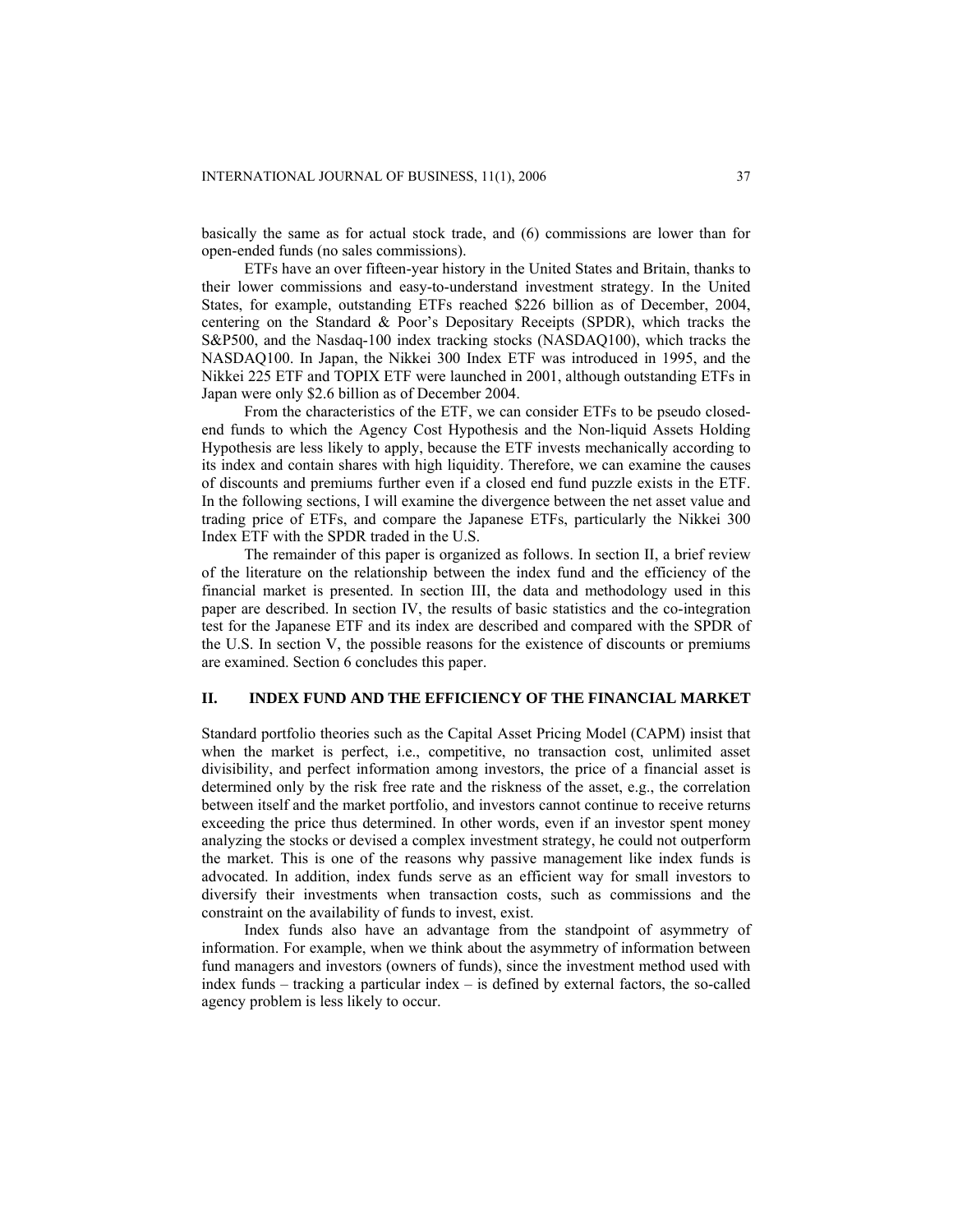Furthermore, index funds may alleviate the free rider problem at a corporate takeover. Bolton and von Thadden (1998) insist that individual investors often trade index funds for liquidity, and this trading behavior, which is called "noise trading", might alleviate the free rider problem, increasing the possibility of the success of a corporate takeover that would force discipline on corporate management.

On the other hand, there is an argument that undermines the advantages of index funds. In particular, the study of behavioral finance<sup>5</sup> emphasizes that the non-arbitrage opportunity condition is not satisfied in the real world, and irrationality or psychological factors among investors might have a significant influence on the market, suggesting that index funds might do more harm than good.

For example, active management, in which costly stock screening is performed, may result on average in better performance than passive management when there is an arbitrage opportunity. Furthermore, since trading patterns for index funds are easy to predict for other investors due to their mechanical investment rules, the so-called frontrunning trading or stock price manipulation may arise, and stock prices may fluctuate inefficiently. DeLong et al. (1990b) examined a scenario where it would be more advantageous for rational investors to trade at a price divergent from fundamentals than to engage in arbitrage, a scenario which might often be at work in index funds<sup>6</sup>. Similarly, Shleifer (2000) insisted that individual investors' behaviors such as noise trading could destabilize the stock market, which might cause market inefficiencies and heighten divergence from fundamental values.

In the following sections, the efficiency of the Japanese financial market from the point of divergence of the NAV of an ETF and its prices will be examined. Whether the so-called closed end fund puzzle exists in Japan will be examined, and the possible causes of discounts or premiums will also be analyzed.

#### **III. DATA AND METHODOLOGY**

Our sample consists of prices of the Nikkei 300 ETF in Japan and of the SPDR in the U.S. All data are daily data for the period from the beginning of April 1996 to the end of December 2004. To analyze the discounts or premiums of the price of ETFs, we used its corresponding indices as a proxy value of its net asset value. This means that the discount rate of the price of ETF is calculated by

Discount rate = (underlying stock index  $-$  ETF price) / underlying stock index (1)

 Data concerning indices and funds' selling prices were taken from the Nikkei Quick Information Technology, Co., Ltd., the Tokyo Stock Exchange, and the American Stock Exchange. It is generally considered that there may be a difference between the net asset value of the ETF and the underlying index reflecting trust management fees and dividends. Due to the constraint on the availability of data on the net asset value of ETF, however, I have used stock indices instead. In fact, according to management company reports, the percentage of diversion between an underlying index and a net asset value is very small. Thus, this simplification of the assumption will not harm the following analysis.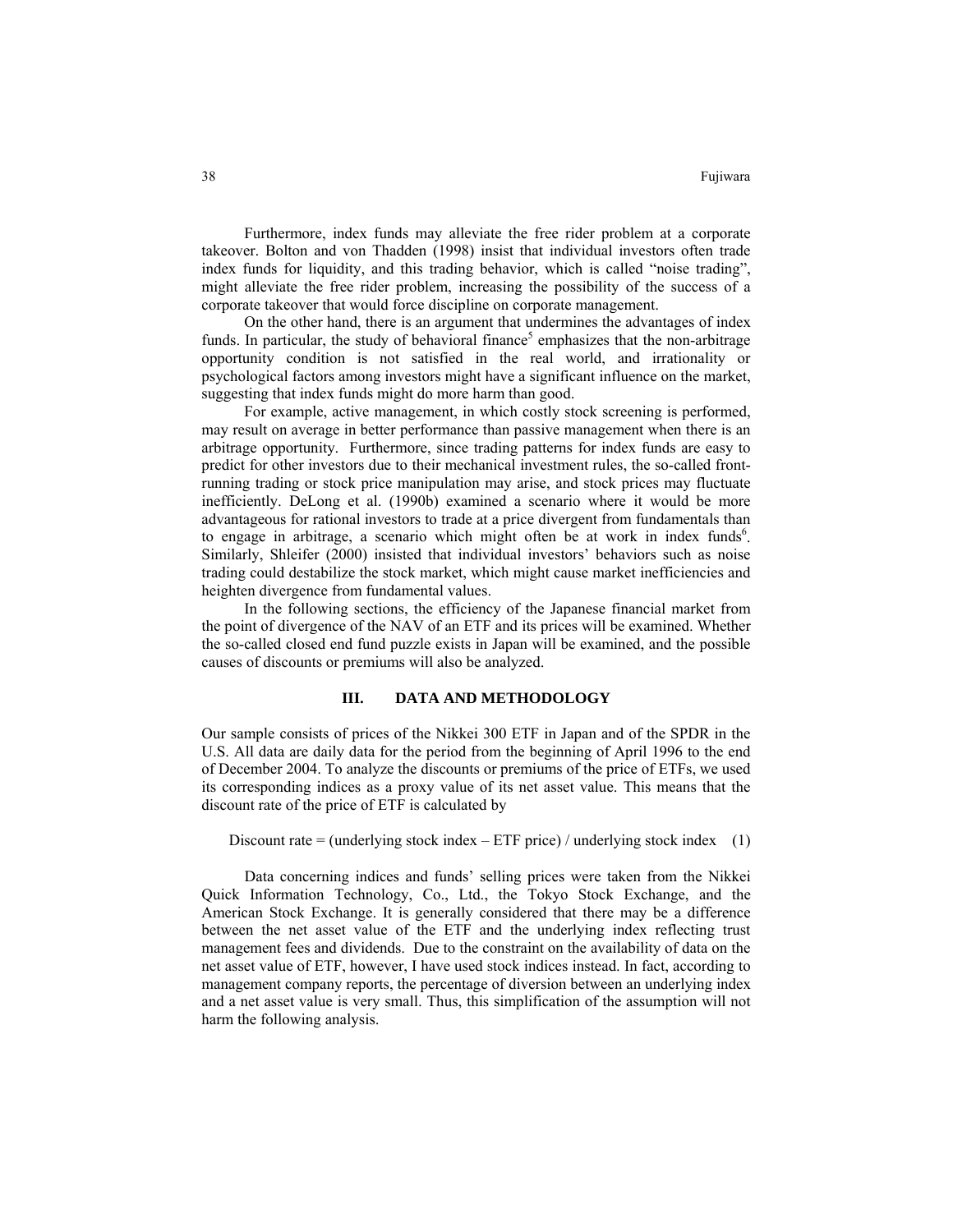Regarding the methodology, we used the co-integration test to examine whether or not systematic arbitrage opportunities, i.e., discounts or premiums, exist in ETF. The co-integration test is a time series analysis to check whether there is a stable, longrun relationship among variables. It is often used not only in the analysis of market efficiency, but also for structural analysis among macroeconomic variables. First, a unit root test is usually conducted in which the non-stationarity of statistical data is examined. Second, if the variables are shown to be integrated in order one using the unit root test, whether or not a co-integration relationship among variables exists will be examined. If the financial market is efficient, and sufficient arbitrage activities are taking place between the price of the ETF and its portfolios, we can expect that a cointegration relationship between them will be observed and the co-integration vectors will become  $(1, -1)$ , especially when trust management and other fees are close to zero. In this paper, we use two types of unit root tests, the Augmented Weighted Symmetric  $\tau$ Test and the Augmented Dickey-Fuller Test. In addition, the Augmented Dicker-Fuller Test and Johansen Test, respectively, were used for the co-integration tests.

#### **IV. EMPIRICAL ANALYSIS**

## **A. Summary Statistics on Discount Rates**

Figure 1 shows the graphs of the discount rates, which were defined as above, of the Nikkei 300 index ETF and the SPDR traded in the U.S, using daily data for the period from the beginning of April 1996 to the end of December 2004. As can be seen from Figure 1, while the SPDR's discount rates hover at around 0, those of the Nikkei 300 Index ETF fluctuate irregularly within a range of -8% to 5%. In addition, both the average and standard deviation of discounts of the Nikkei 300 index ETF seem to exceed that of the SPDR. The summary statistics of the discounts are shown in Table 1.

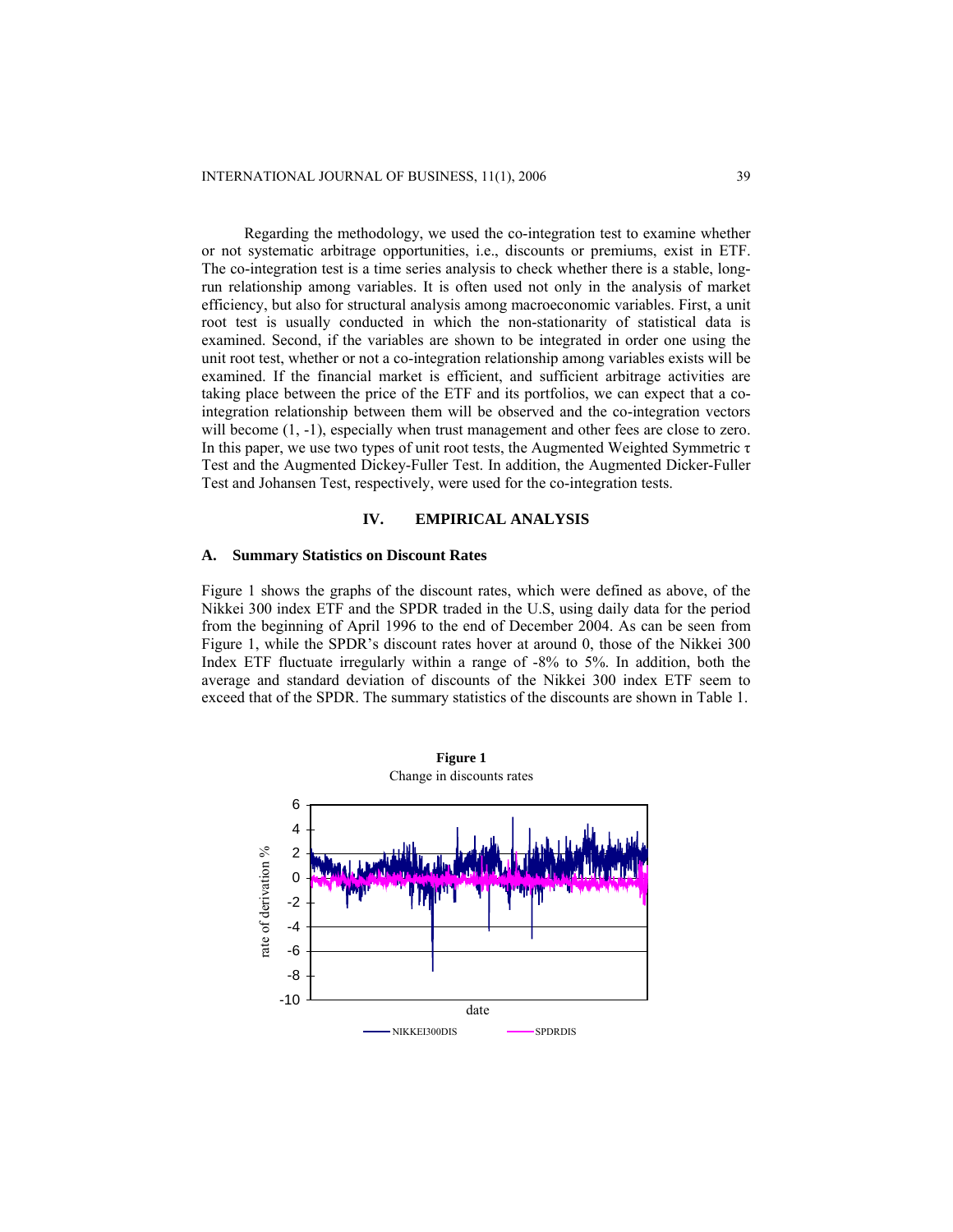|                | Average | Standard deviation | Minimum | Maximum |
|----------------|---------|--------------------|---------|---------|
| Nikkei 300 ETF | 0.83    | 1.03               | $-7.67$ | 5.02    |
| <b>SPDR</b>    | $-0.26$ | 0.32               | $-2.18$ |         |
|                |         |                    |         |         |

**Table 1**  Summary statistics on discounts rates

Sample Period: from the beginning of April, 1996 to the end of December, 2004

The discount rates observed in the past research in the United States and Europe were typically about 10 to 20%, and therefore we can say that the Japanese discount rates were relatively low in comparison. Japanese ETFs, however, sometimes temporarily diverged more than  $\pm$  5%, and therefore a more detailed statistical examination seems necessary to find out whether there were enough arbitrage activities between actual stocks and funds by using the co-integration test.

#### **B. Results of Co-integration Tests**

Table 2 shows the results of unit root tests (the Augmented Weighted Symmetric τ Test and Augmented Dickey-Fuller Test). The results imply that four variables, the Nikkei 300 Index, the price of the Nikkei 300 ETF, the S&P 500 Index and the price of the SPDR are all integrated in order one.

Table 3 shows the result of the co-integration tests between the prices of the ETFs and their underlying indices. Regarding the SPDR and S&P500 index, both of the co-integration tests, the Augmented Dicker-Fuller Test and Johansen Test, reject the null hypothesis that a co-integration relationship does not exist<sup>7</sup>, with the co-integration vectors also being very close to (1, -1). In other words, sufficient arbitrage activities were taking place in the SPDR and the closed-end fund puzzle does not exist.

| Variables        | Level        |             |                 | Integrated of Order One |  |  |
|------------------|--------------|-------------|-----------------|-------------------------|--|--|
|                  | WTD.SYM Test | ADF Test    | WTD.SYM Test    | <b>ADF</b> Test         |  |  |
| Nikkei 300 Index | $-1.94(6)$   | $-1.93(6)$  | $-21.68(5)$ **  | $-21.66(5)$ **          |  |  |
| Nikkei 300 ETF   | $-1.93(19)$  | $-2.03(19)$ | $-11.37(18)$ ** | $-11.32(18)$ **         |  |  |
| S&P500 Index     | $-1.23(15)$  | $-1.58(15)$ | $-18.29(14)$ ** | $-12.19(14)$ **         |  |  |
| <b>SPDR</b>      | $-1.24(15)$  | $-1.57(14)$ | $-12.84(13)$ ** | $-12.89(13)$ **         |  |  |

**Table 2**  Result of unit root test (Nikkei 300, SPDR)

WTD.SYM: Augmented Weighted Symmetric τ Test

ADF: Augmented Dickey-Fuller τ Test.

Numbers in parentheses are lag orders (based on AIC Standard).

Sample Period: April 1996 to December 2004, daily.

\*\* : 1% level of significance \* : 5% level of significance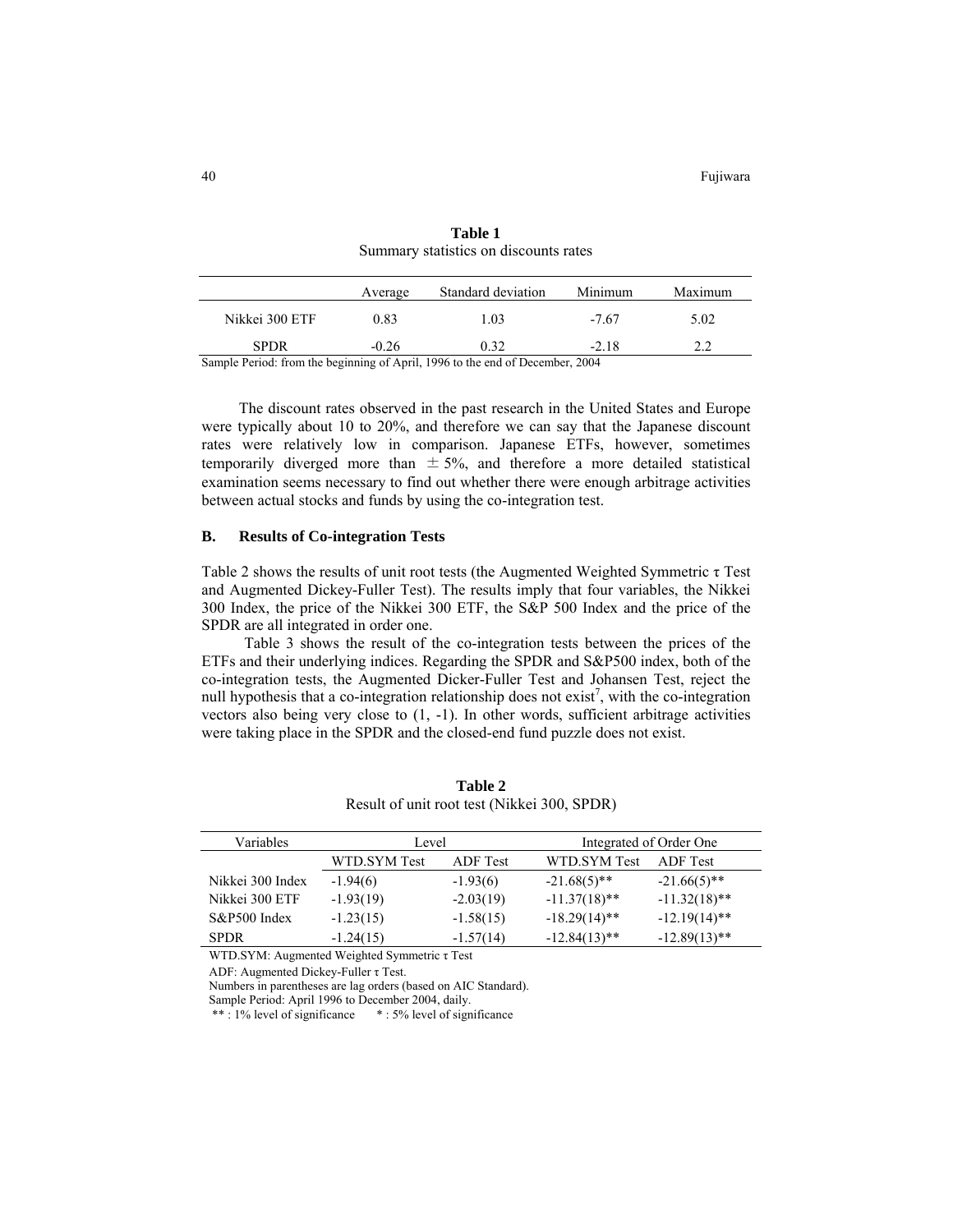| Table 3<br>Result of co-integration test (Nikkei 300, SPDR) |                 |                             |                 |                             |  |  |
|-------------------------------------------------------------|-----------------|-----------------------------|-----------------|-----------------------------|--|--|
| Variables                                                   | <b>ADF</b> Test | (Co-integration)<br>Vector) | <b>JOH</b> Test | (Co-integration)<br>Vector) |  |  |
| Nikkei 300 Index and                                        |                 |                             |                 |                             |  |  |
| Nikkei 300 ETF                                              | $-3.87(22)$     | $(1,-1.024)$                | $24.35(22)^*$   | $(1, -1.032)$               |  |  |
| S&P500 Index and                                            |                 |                             |                 |                             |  |  |
| <b>SPDR</b>                                                 | $-11.15(26)$ ** | $(1,-1.0006)$               | $122.1(25)$ **  | $(1, -1.001)$               |  |  |
| Between Nikkei 300                                          |                 |                             |                 |                             |  |  |
| Future Index and Nikkei                                     |                 |                             |                 |                             |  |  |
| 300 Index                                                   | $-8.25(20)$ **  | $(1, -0.998)$               | $73.68(20)$ **  | $(1, -1.0001)$              |  |  |
| Between Nikkei 300                                          |                 |                             |                 |                             |  |  |
| Future Index and Nikkei                                     |                 |                             |                 |                             |  |  |
| <b>300 ETF</b>                                              | $-4.418(16)$ *  | (1. -0.983)                 | $24.09(3)$ *    | (1. -0.998)                 |  |  |

ADF: Augmented Dickey-Fuller τ Test.

JOH: Johansen's maximal eigenvalue test  $(H_0:$  number of co-integration vectors is zero) Sample Period: April 1996 to December 2004

\*\* : 1% level of significance \* : 5% level of significance

Remark: Analysis for Nikkei 300 Future Index was done after confirming I (1) by unit root tests.

As for the Nikkei 300 ETF, neither tests showed any significant long-run stable relationship between the Nikkei 300 ETF and the Nikkei 300 index. I have also conducted a similar analysis of the relationships between the Nikkei 300 Future Index and the Nikkei 300 Index as well as between it and the Nikkei 300 ETF. A strong cointegration relationship was observed between the Nikkei 300 Index and the Nikkei 300 Future Index, whereas between the Nikkei 300 ETF and the Nikkei 300 Future Index, no particularly statistically significant relationship was observed. This result may suggest that the non-arbitrage condition was not satisfied in the Nikkei 300 ETF.

## **C. Results of the Newly Introduced ETFs**

In July 2001, new types of ETFs, of which the underlying stock index are the Nikkei 225 index and the TOPIX were launched<sup>8</sup>, i.e., the Nikkei 225 ETFs, the Daiwa 225 ETF, the Listed 225 ETF, the Daiwa TOPIX ETF, and the Listed TOPIX ETF.

Tables 4 and 5 show the results of the co-integration tests for the newly introduced ETFs and its indices, although the sample period is from July  $13<sup>th</sup>$  of 2001 to the end of December 2004. The results suggest that the newly-introduced ETFs have more stable relationships with their underlying indices than the Nikkei 300 ETF, but the significance of these relationships was not so high<sup>9</sup>.

## **V. ANALYSIS OF CAUSES FOR DISCOUNTS**

In this section, I will examine causes for the discounts or the arbitrage opportunities observed above, considering the hypotheses for the closed-end fund puzzle already mentioned.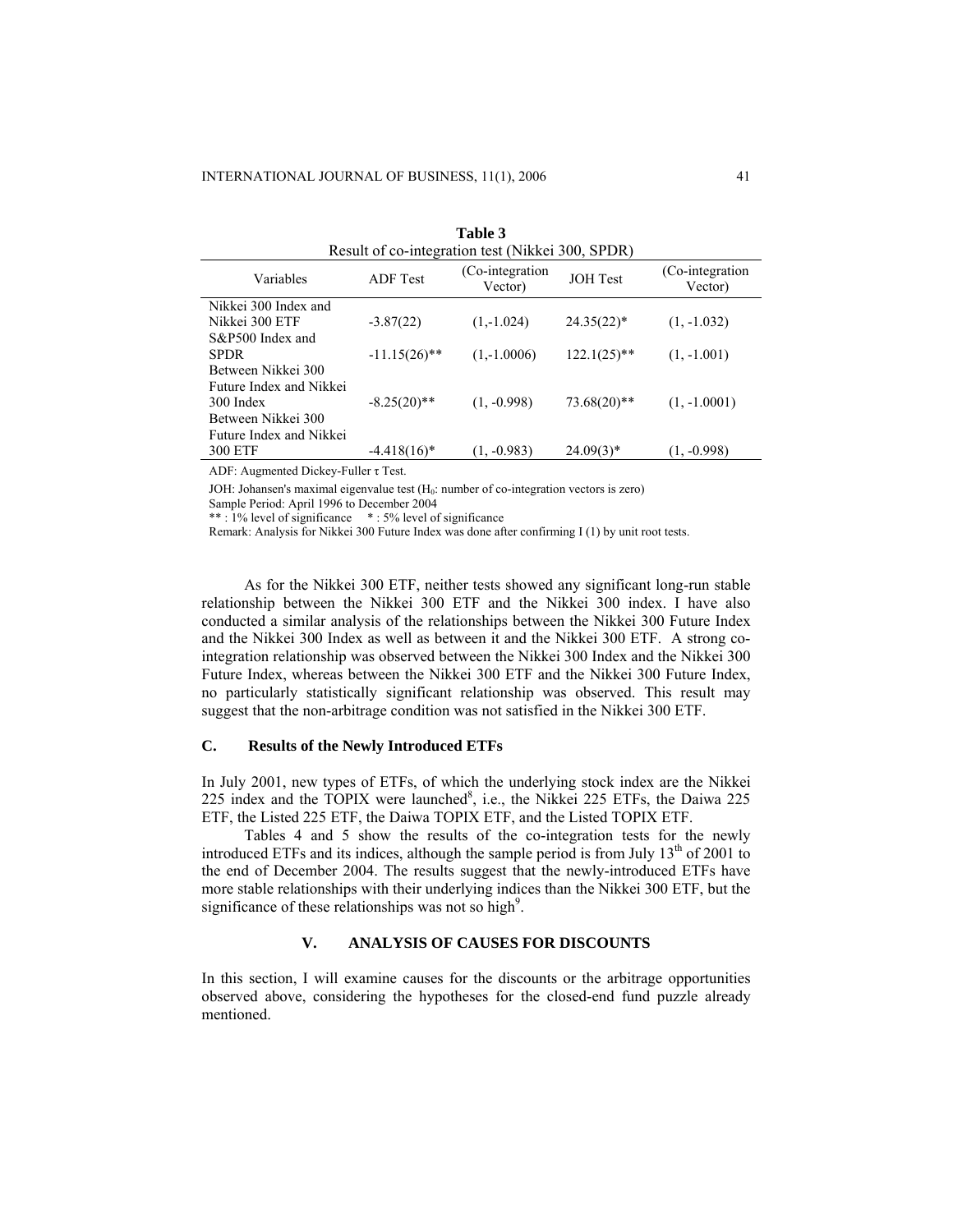| Name of the ETF         | Level        |                                 | Integrated of Order One |                 |  |
|-------------------------|--------------|---------------------------------|-------------------------|-----------------|--|
|                         | WTD.SYM Test | WTD.SYM Test<br><b>ADF</b> Test |                         | <b>ADF</b> Test |  |
| Nikkei 225 Index        | $-1.49(2)$   | $-2.22(2)$                      | $-16.68(2)$ **          | $-16.73(2)$ **  |  |
| Nikkei 225 ETF          | $-1.69(3)$   | $-2.30(3)$                      | $-16.46(2)$ **          | $-16.51(2)$ **  |  |
| Daiwa 225 ETF           | $-1.60(3)$   | $-2.29(3)$                      | $-16.77(2)$ **          | $-16.58(2)$ **  |  |
| Listed 225 ETF          | $-1.51(2)$   | $-2.21(2)$                      | $-16.52(2)$ **          | $-15.07(3)$ **  |  |
| <b>TOPIX</b>            | $-1.13(3)$   | $-2.25(3)$                      | $-16.94(2)$ **          | $-17.00(2)$ **  |  |
| Daiwa TOPIX ETF         | $-1.14(2)$   | $-2.27(2)$                      | $-15.24(3)$ **          | $-15.29(3)$ **  |  |
| <b>Listed TOPIX ETF</b> | $-1.18(2)$   | $-2.27(2)$                      | $-15.35(3)$ **          | $-15.39(3)$ **  |  |
|                         |              |                                 |                         |                 |  |

**Table 4**  Results of unit root test (New ETFs)

WTD.SYM: Augmented Weighted Symmetric τ Test.

ADF: Augmented Dickey-Fuller τ Test.

Numbers in parentheses are lag orders (based on AIC Standard).

\*\* : 1% level of significance \* : 5% level of significance

| Variables                 | <b>ADF</b> Test | (Co-integration)<br>Vector) | <b>JOH</b> Test | (Co-integration)<br>Vector) |
|---------------------------|-----------------|-----------------------------|-----------------|-----------------------------|
| Nikkei 225 and Nikkei 225 |                 |                             |                 |                             |
| ETF                       | $-4.80(10)*$    | $(1, -0.998)$               | $47.97(5)$ **   | $(1, -0.998)$               |
| Nikkei 225 and            |                 |                             |                 |                             |
| Daiwa 225 ETF             | $-4.11(12)^*$   | $(1, -1.004)$               | $39.96(4)$ *    | $(1, -1.005)$               |
| Nikkei 225 and Listed 225 |                 |                             |                 |                             |
| <b>ETF</b>                | $-5.91(7)$ **   | $(1, -0.998)$               | $45.99(5)$ **   | $(1, -0.998)$               |
| TOPIX and Daiwa TOPIX     |                 |                             |                 |                             |
| <b>ETF</b>                | $-4.39(8)$ *    | $(1, -1.002)$               | $33.20(5)$ *    | $(1, -1.003)$               |
| TOPIX and Listed TOPIX    |                 |                             |                 |                             |
| <b>ETF</b>                | $-3.72(9)$      | $(1, -1.003)$               | $26.803(4)$ *   | $(1, -1.004)$               |

**Table 5**  Results of cointegration test (New ETFs)

ADF: Augmented Dickey-Fuller τ Test.

JOH: Johansen's maximal eigenvalue Test (H<sub>0</sub>: number of co-integration vectors is zero)

Period: July 2001 to December 2004

\*\* : 1% level of significance \* : 5% level of significance

Numbers in parentheses are lag orders.

First, the Agency Cost Hypothesis will be examined. The trust management fees of the Nikkei 300 ETF and SPDR are  $0.52\%$  and  $0.12\%$ <sup>10</sup>, respectively. However, the discount rates themselves change daily, so these fees themselves do not seem to provide a sufficient explanation for the variation in the discount rates. Furthermore, in the ETF,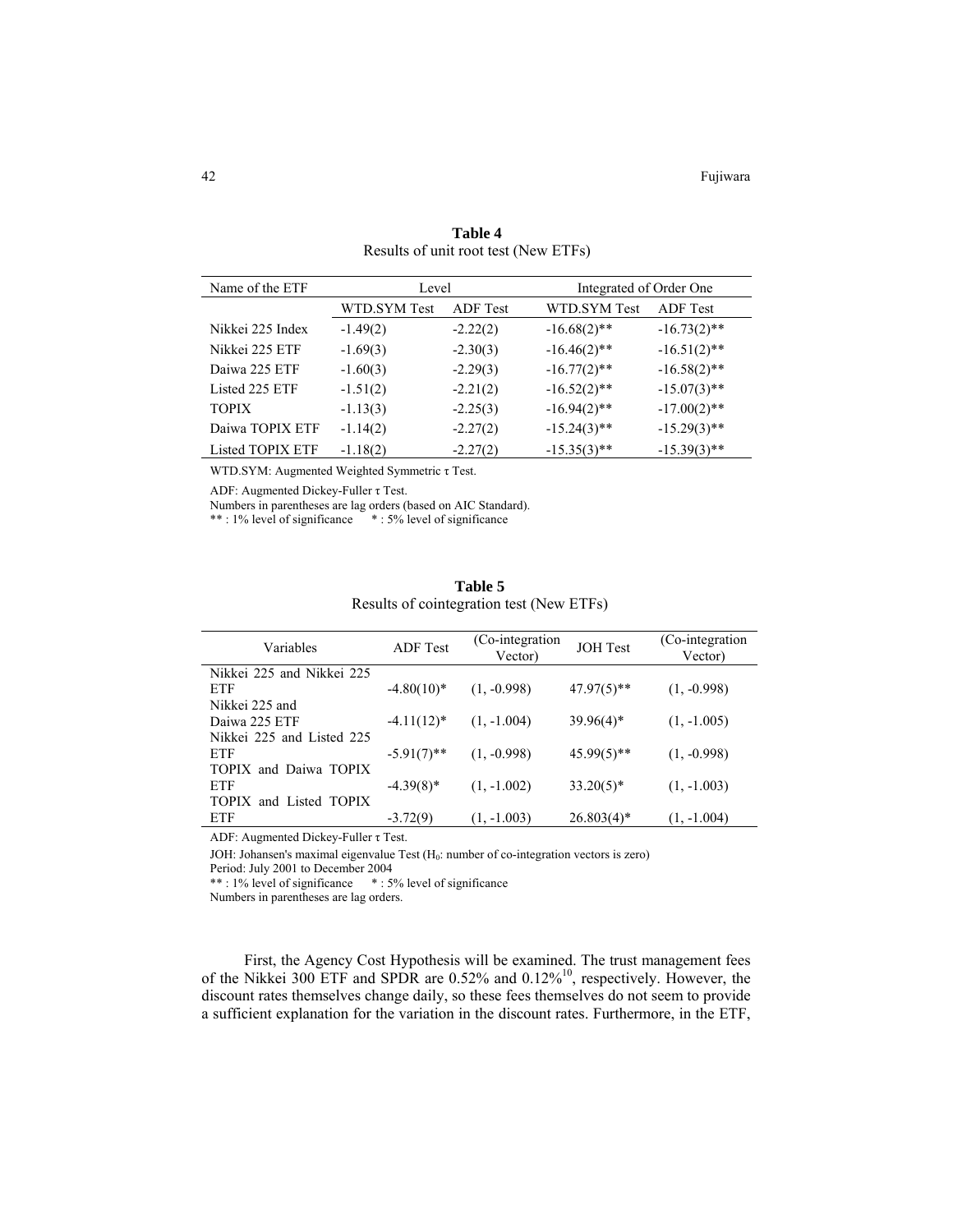fund managers have no discretion about investment decisions due to the structure of the ETF, in which investments are made mechanically to track a particular index. It is, therefore, unlikely that the agency costs hypothesis is applicable.

Second, the Non-liquid Assets Holding Hypothesis does not also seem to be a cause for the discount, because the component stocks of the indices underlying the ETFs are all listed in the first section of the Tokyo Stock Exchange, and are supposed to have relatively high liquidity<sup>11</sup>.

Third, since the tax rate is assumed to be constant, it seems to be difficult for the Tax Hypothesis to explain the discount rate fluctuations as with the Agency Cost Hypothesis. Furthermore, a stable positive relationship between the increase in the prices of ETFs and the increase in the discount rates, which is expected to be observed under the Tax Hypothesis, was not found<sup>12</sup>.

Fourth, there is a view that the prohibition of in-kind subscription in the Nikkei 300 ETF gives rise to transaction costs for arbitration, resulting in the discounts. However, the prohibition of an in-kind subscription itself could not be a discountgenerating factor but a premium-generating factor. In addition, Figure 2 shows the relationship between discount rates and the monetary amounts of cancellation for the Nikkei 300 ETF on a monthly basis. No clear relationship, such as when the discount rate was high, cancellation of subscriptions, i.e., exchange with actual stocks increased, was observed between them. Therefore, it is questionable whether sufficient arbitrage was taking place between the actual stocks and the ETF.



**Figure 2**  Relationship between discounts and cancellations of funds in Nikkei 300 ETF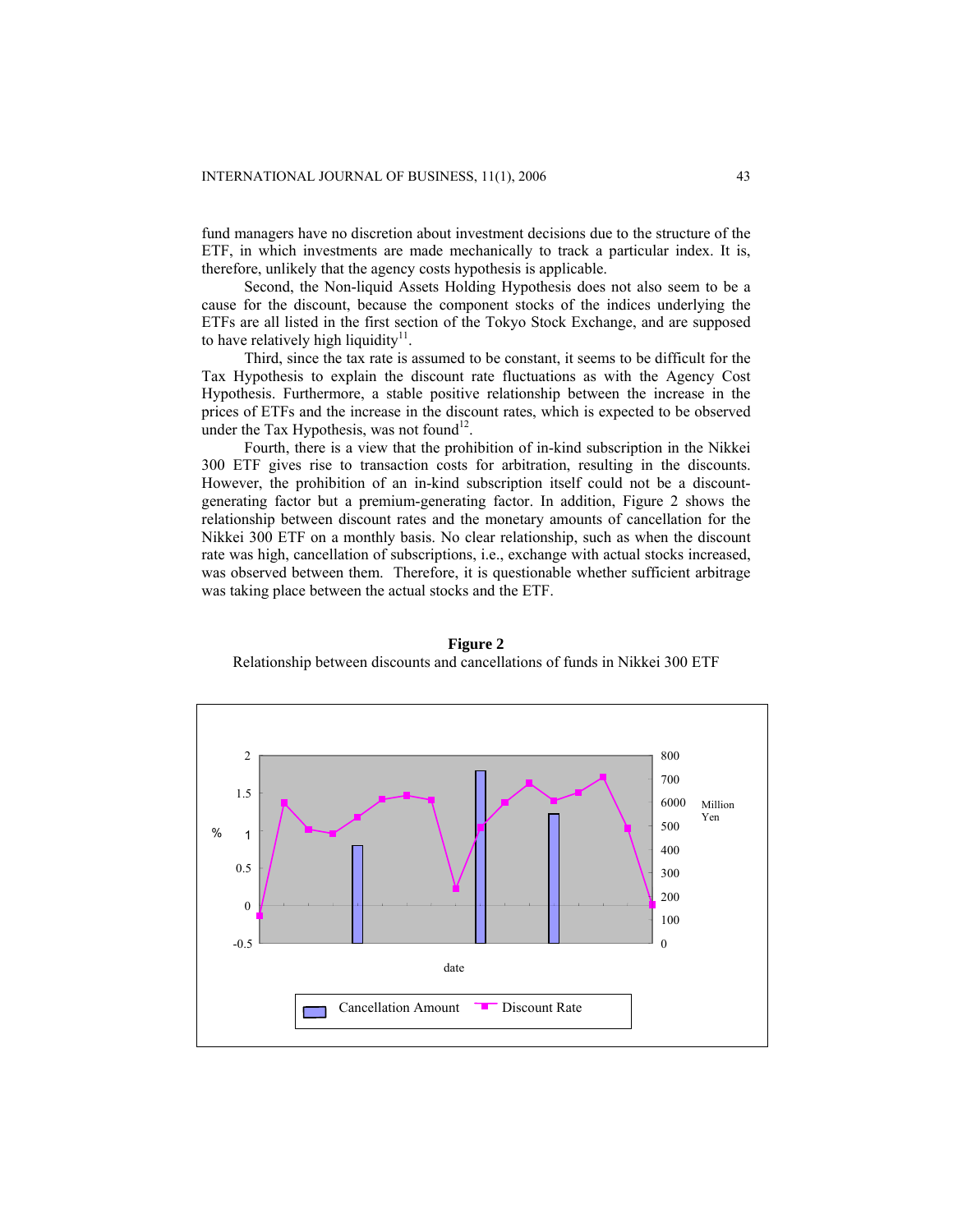Finally, the Investor Sentiment Hypothesis is examined. Lee and Shleifer and Thaler (1991) argued that noise trading by individual investors was the major explanation for the discount rate fluctuations. They support the Investor Sentiment Hypothesis by showing the fact that a negative correlation exists between changes in the discount rate and returns on small capital stocks that are largely traded by individual investors and have no relationship with a fund's portfolio.

Table 6 shows the result of the OLS regression analysis on the relationships between small capital stock indices, i.e., the TOPIX-SMALL and S&P-SMALL, and the discount rates of the Japanese ETFs and SPDR. This table shows that the TOPIX-SMALL had significant negative relationships not only with the discount rate fluctuations of the Nikkei 300 ETF, but also with those of newly listed ETFs. These results are in contrast to that of the U.S. SPDR. These results may suggest that the individual investor's sentiment might have influenced the Japanese ETF prices and the Investor Sentiment Hypothesis is valid for the ETF market in Japan.

|                  | Nikkei         | Nikkei         | Nikkei         | Nikkei         | <b>TOPIX</b> | <b>TOPIX</b> |             |
|------------------|----------------|----------------|----------------|----------------|--------------|--------------|-------------|
|                  | <b>300 ETF</b> | <b>225 ETF</b> | <b>225 ETF</b> | <b>225 ETF</b> | <b>ETF</b>   | <b>ETF</b>   | <b>SPDR</b> |
|                  |                | A              | B              | C              | D            | E            |             |
| Constant         |                |                |                |                |              |              |             |
| Term             | $-3.71E-03$    | 4.31E-04       | 4.19E-03       | 4.15E-03       | $-6.60E-03$  | 3.29E-03     | 0.063       |
|                  | $(-0.17)$      | (0.005)        | (0.05)         | (0.05)         | (0.08)       | (0.04)       | (1.67)      |
| Change in        |                |                |                |                |              |              |             |
| Discount         |                |                |                |                |              |              |             |
| Rates            | $-0.141**$     | $-0.307**$     | $-0.359**$     | $-0.278**$     | $-0.448**$   | $-0.426**$   | $-0.015$    |
|                  | $(-2.12)$      | $(-2.67)$      | $(-3.87)$      | $(-2.49)$      | $(-3.99)$    | $(-4.28)$    | $(-0.61)$   |
| <b>TOPIX</b>     | $0.810**$      | $0.792**$      | $0.808**$      | $0.797**$      | $0.762**$    | $0.759**$    |             |
|                  | (43.52)        | (16.99)        | (19.61)        | (17.15)        | (17.28)      | (17.51)      |             |
| S&P500           |                |                |                |                |              |              | $0.866**$   |
|                  |                |                |                |                |              |              | (21.13)     |
| ADR <sub>2</sub> | 0.68           | 0.89           | 0.90           | 0.88           | 0.91         | 0.91         | 0.62        |
| DW               | 1.52           | 1.84           | 1.74           | 1.81           | 1.75         | 1.54         | 2.00        |

**Table 6** Small capital stock indices and changes in ETF discount rates

Explained Variable: Small Cap Stock Indices (TOPIX-SMALL (Japan), S&P-SMALL (USA))

Sample Period: July 2001 to December 2004 for Nikkei ETFs and SPDR.

OLS Estimation. Numbers in parentheses are t values.

\*\* : 1% level of significance

\* : 5% level of significance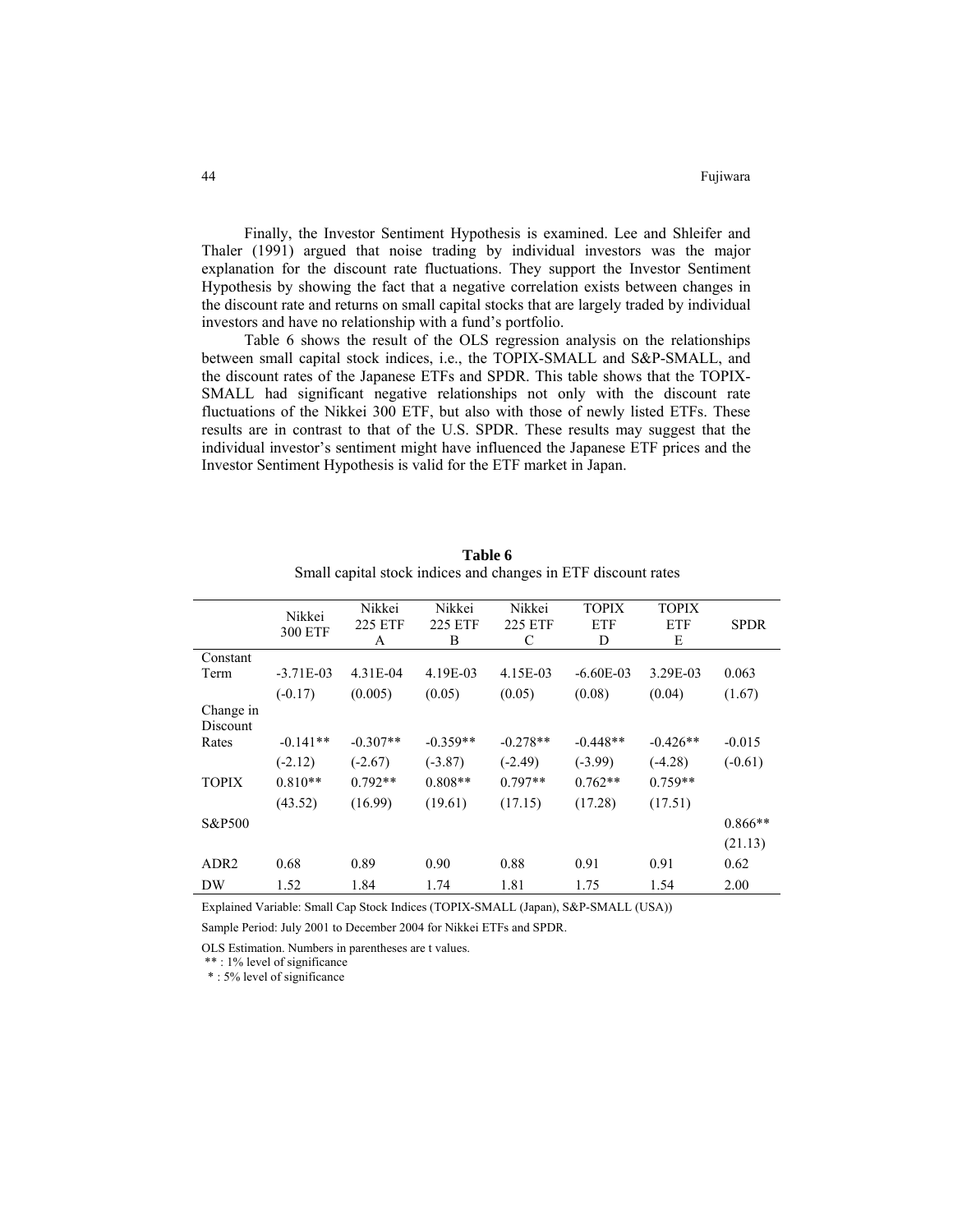## **VI. CONCLUSION**

In this paper, I analyzed the efficiency of the financial market from the divergence of the net asset values of ETFs from their prices, i.e., whether or not the so-called closedend puzzle exists in Japan.

The analysis showed that statistically significant discount rates or no cointegration relationships between the price of the fund and its index were found in the Japanese ETF markets. In addition, a correlation between the changes in discount rates and the small capital stock index was observed, consistent with the so-called Investor Sentiment Hypothesis. However, these phenomena were not observed in SPDR traded in the US market.

Although this paper finds that systematic arbitrage opportunities exist in the Japanese ETF market, we did not examine the reason why these arbitrage opportunities do not disappear. It is generally expected in Japan that specified securities firms that sell ETF funds to a management company under a special agreement undertake arbitrage transactions. However, there may be a factor that makes it difficult for the securities firms to execute arbitrage efficiently. For example, the low fees and commissions on ETFs may lower securities firms' incentives to develop the ETF market in Japan, which weakens market liquidity or market thickness as a result. These aspects of ETF markets and the incentives of securities firms in Japan have not yet been examined, and should be discussed in the future.

## **ENDNOTES**

- 1. In addition to these hypotheses, there are views such as (1) discount is occurring because particular fund holders (major stockholders) are receiving some form of personal benefit from the funds, and (2) sales representatives of a fund are not motivated to make an effort to sell due to lower selling and trust management fees compared to other open-ended funds, which affect investors' demand (and causes discounts).
- 2. They point out that the following four abnormalities were observed in the closedend fund puzzle in the United States:

(1) Discount decreased when new funds were created (generation of premium);

(2) Discount was observed normally;

 (3) Discount rates fluctuated with the passage of time, and there was a positive correlation among funds; and

(4) Discount became zero when redemption/liquidation was announced.

 They claim that only the Investor Sentiment Theory can explain these abnormalities.

- 3. Dimon and Minio-Kozerski (1998) question the validity of the Tax Hypothesis in their conclusions, because even in the United Kingdom where an individual investor's capital gains are tax-exempt, discounts still exist.
- 4. The only exception is real estates funds (Japanese REIT). In addition, although there are funds in Japan that have closed periods (generally 3 to 6 months) during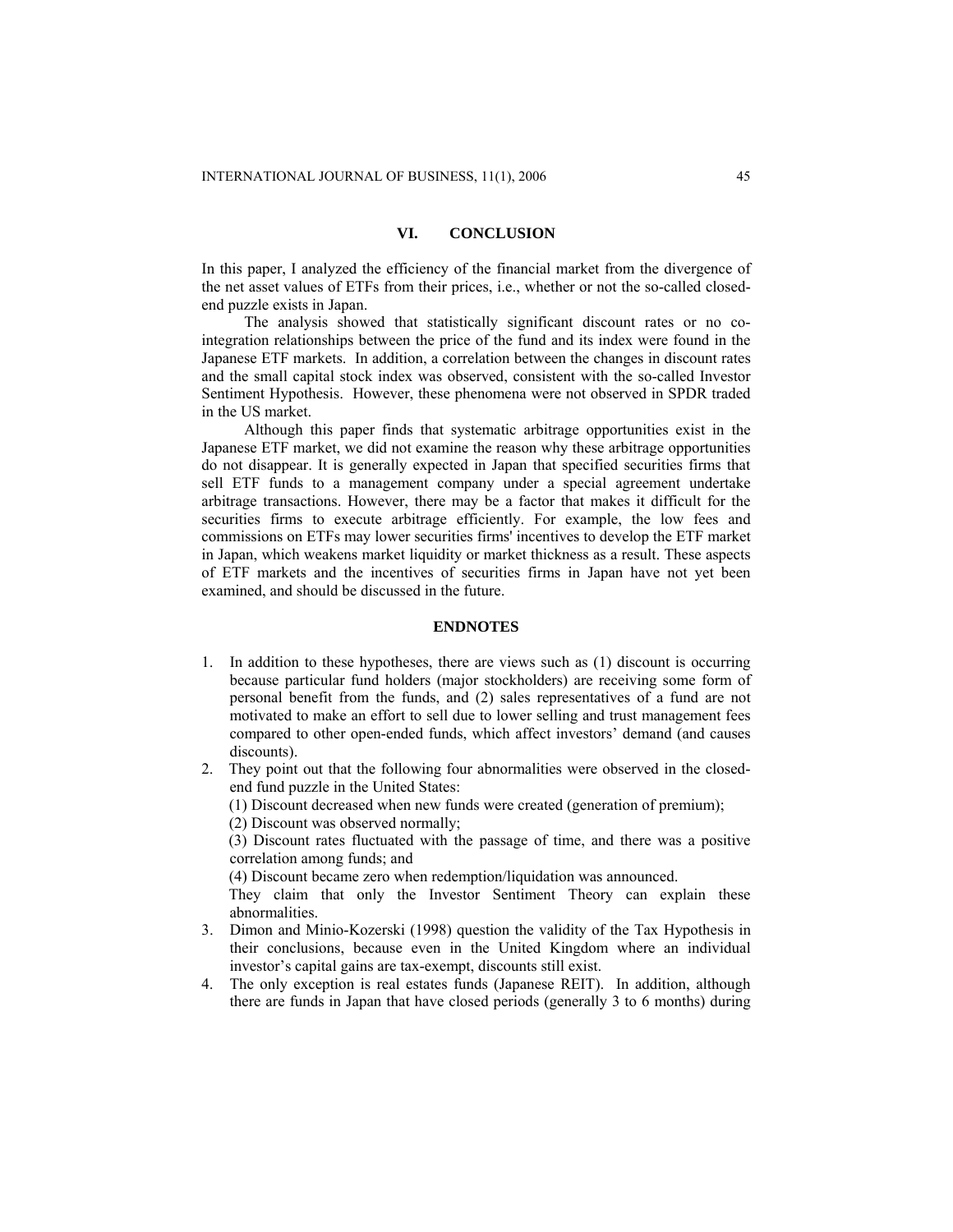which time redemption is prohibited (open-ended funds and unit funds), the funds themselves are not designed to be traded on the market.

- 5. Shleifer (2000), Thaler (1992), Mullainathan and Thaler (2000) and others have written articles on behavioral finance.
- 6. Wurgler and Zhuravskaya (2001) pay attention to the fact that when the S&P500 component stocks were replaced, stocks with more heavily weighted indices tended to experience greater price changes. They also discuss the impact of index funds on stock prices.
- 7. In the Johansen Test, both of the null hypothesis that the number of co-integration vectors is zero and that the number of co-integration vectors is two are rejected.
- 8. These new ETFs are traded under almost the same mechanisms as the Nikkei 300 ETF. They are, however, different in that in-kind subscription is available, i.e., actual stock certificates are exchanged for funds certificates.
- 9. As for the average discount rates of newly introduce ETFs, they are all between 0.78 to -0.21%, implying that premiums, not discounts, are observed.
- 10. It is 0.19% until March 2000.
- 11. Since TOPIX (Tokyo Stock Price Index) has many component stocks, some of which have poor liquidity or very weak financial performances, we cannot necessarily reject the (2) Non-Liquid Assets Holding Hypothesis up front.
- 12. I have run the least square regression by using the amount obtainable by subtracting a price of the ETF from the Nikkei 300 index as the explained variable, and a difference in the ETF prices as the explanatory variable. A strong positive relationship was expected to be observed between the two. The explanatory variable (the regression coefficient for a difference in ETF prices), however, went below 26%, a tax rate for self-assessed tax, and the R-squares  $(R^2)$  was also very small  $(R^2 = 5.38E-03)$ .

#### **REFERENCES**

- Bolton, P. and E. L. von Thadden, 1998, "Blocks, Liquidity, and Corporate Control." *Journal of Finance* 53, 1-25.
- Campbell, J. Y., A. W. Lo, and A.C. Mackinlay, 1997, *The Econometrics of Financial Markets*. Princeton University Press.
- DeLong B., A. Shleifer, L. Summers, and R. Waldman, 1990a, "Noise Trader Risk in Financial Markets." *Journal of Political Economy* 98, 703-738.
- DeLong B., A. Shleifer, L. Summers, and R. Waldman, 1990b, "Positive Feedback Investment Strategies and Destabilizing Rational Speculator." *Journal of Finance* 45, 374-397.
- Dimson, E. and Minio-Kozerski, 1999, "Closed-end Funds: A Survey," *Financial Markets, Institutions & Instruments* 9, 1-41.
- Jedeesh, N., and A. Subrahmanyam, 1993, "Liquidity Effects of the Introduction of the S&P500 Index Futures Contract on the Underlying Stocks." *Journal of Business* 66, 171-187.